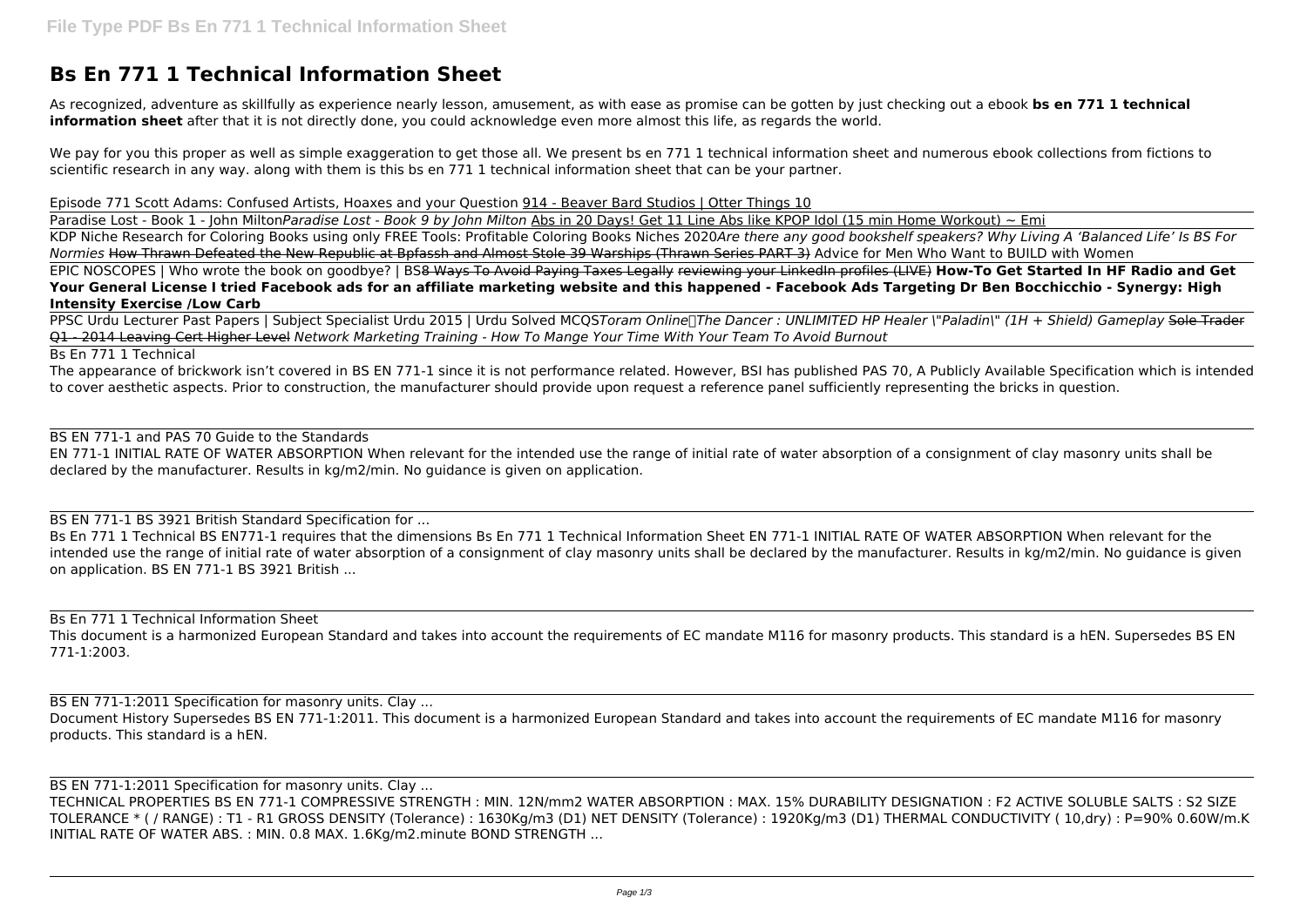### PRODUCT TECHNICAL INFORMATION SHEET PRODUCT NAME : OLDE ...

Product Details This EN specifies the characteristics and performance requirements for masonry units manufactured from clay for use in masonry construction (e.g. facing and rendered masonry, loadbearing or non-loadbearing masonry structures, including internal linings and partitions, for building and civil engineering).

BS EN 771-1:2003 - Specification for masonry units. Clay ...

Wienerberger Ltd overview of PAS 70, BS EN 777-1, Technical Data & On-Site Testing Methods. Home > Architectural Index > ... As with tolerance, the individual range figures in PAS 70 are 1mm less than those in BS EN 771-1 in each case, and for classification the product must meet all requirements for the stated category. For more detailed or specific technical performance please contact ...

Clay bricks are produced to BS EN 771-1: Clay Masonry Units. This replaced BS 3921. Both Standards for concrete masonry and clay units specify the characteristics and performance requirements for both products but do not give any reference to their use or application.

### BTB 2 BRICK TECHNICAL BULLETIN - Edenhall

### Terca Technical Data by Wienerberger Ltd

Supersedes BS EN 771-1:2011. This document is a harmonized European Standard and takes into account the requirements of EC mandate M116 for masonry products. This standard is a hEN. Amendment dated 31 March 2016 - Implementation of CEN amendment 1:2015. National Foreword and National Annex NA also updated. ISBN. 9780580794919. Subjects. Materials Bricks/blocks Calcium silicate bricks Publisher ...

Dimensions and Tolerances PAS 70- Site Size Test (Mean Dimensions) BS EN771-1 requires that the dimensions of a clay masonry unit shall be declared by the manufacturer in millimetres for length, width and height, in that order. The manufacturer shall declare also which of the tolerance categories the mean values fulfill.

## TECHNICAL INFORMATION SHEET - Ibstock Brick

Download Ebook Bs En 771 1 Technical Information Sheet surfaces smooth if they vary in height more than 1mm per 100mm from a level plane. BS EN 771-1 BS 3921 British Standard Specification for ... Bs En 771 1 - ftp1.solpartnerspr.com bs 546(1950) : 1950 : specification - two-pole and earthing-pin plugs, socket-outlets and socket-outlet adaptors: defstan 61-10(pt1)/1(1995) : 1995 : generator ...

Porotherm masonry units meet the requirements of BS EN 771-1: 2003. The units meet the requirements for LD units and are vertically perforated with a tongue and groove system on their header ends. LD units are those with a gross dry density less than or equal to 1000kg/m3 for use in protected masonry.

Lucideon Report - Technical report and design guidance for ...

This EN specifies the characteristics and performance requirements of calcium silicate masonry units for which the main intended uses are inner walls, outer walls, cellars, foundations and chimneys, including those of an overall non-rectangular parallelepiped shape, specially shaped and accessory units.

BS EN 771-2:2003 - Specification for masonry units ...

Specification for masonry units. Clay masonry units (+A1 ...

Bs En 771 1 Technical Information Sheet - code.gymeyes.com

Download Ebook Bs En 771 1 Technical Information Sheet Bs En 771 1 Technical Information Sheet This is likewise one of the factors by obtaining the soft documents of this bs en 771 1 technical information sheet by online. You might not require more grow old to spend to go to the book creation as competently as search for them. In some cases, you likewise attain not discover the declaration bs ...